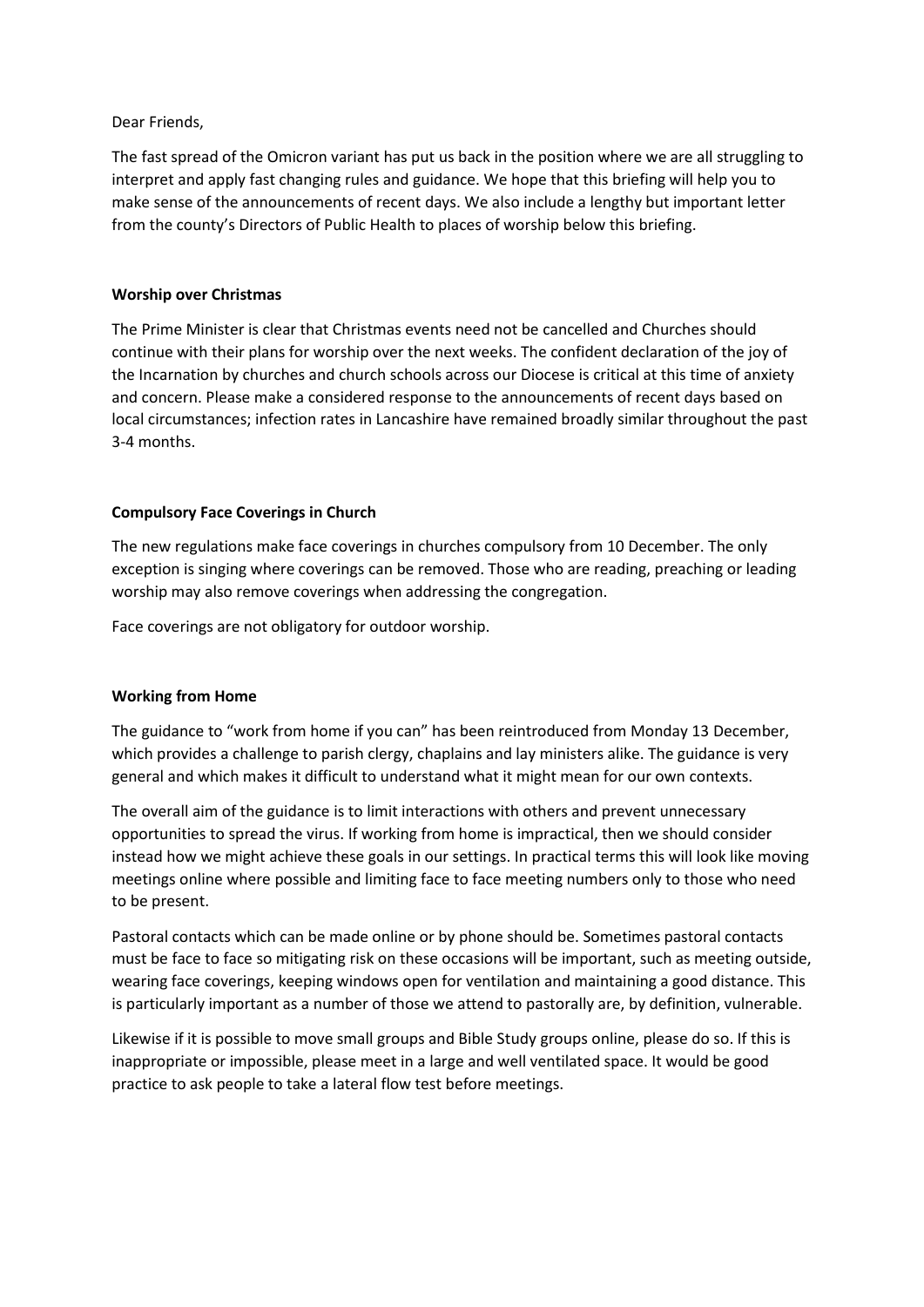#### **Large Services**

You would need to be planning a very large service indeed before you had to consider NHS Covid Passes and this part of the announcement will not impact on churches. However:

- Please make sure your risk assessment is up to date. A template can be found [here.](https://view.officeapps.live.com/op/view.aspx?src=https%3A%2F%2Fwww.churchofengland.org%2Fsites%2Fdefault%2Ffiles%2F2021-07%2FCOVID%252019%2520Parish%2520Risk%2520Assessment%2520Template%2520-%2520indoors%2520v10.docx&wdOrigin=BROWSELINK)
- Please consider a booking in system using Eventbrite or a similar system to manage numbers.
- For really large indoor events it would be wise to ask people to take a lateral flow test before attending.
- Real clarity and good signage about what you want people to do when entering a space (face mask, hand sanitising etc) hugely increases people's confidence to attend.

## **Advent and Christmas Resources**

There is an excellent new area on the Diocesan website with resources for Christmas and Advent. You can visit by following [this link.](https://www.blackburn.anglican.org/christmas-2021)

## **Coronavirus Email Address**

If you have questions or problems and can't find answers on the [advice compendium](https://www.blackburn.anglican.org/coronavirus-compendium-of-advice-and-res) please email: [coronavirus@blackburn.anglican.org.](mailto:coronavirus@blackburn.anglican.org)

# *A prayer (with thanks to Fr Ed Straszak)*

Father,

we thank you for your loving care and providence, although we are unworthy.

We thank you for sending your dear Son Jesus to live among us, to share in our lot and to die for all that all might live.

We ask you to look with mercy on all people throughout the world who are fearful of the threats of pestilence, war and famine in these uncertain times.

Give us the courage to overcome fear trusting in your loving plan for all people which gives us hope for the future even in the face of present adversity.

Watch over us and protect us from all harm.

We ask this in the name of Your Son our Lord Jesus Christ,

Who lives and reigns with you in the unity of the Holy Spirit,

One God, now and forever.

Amen.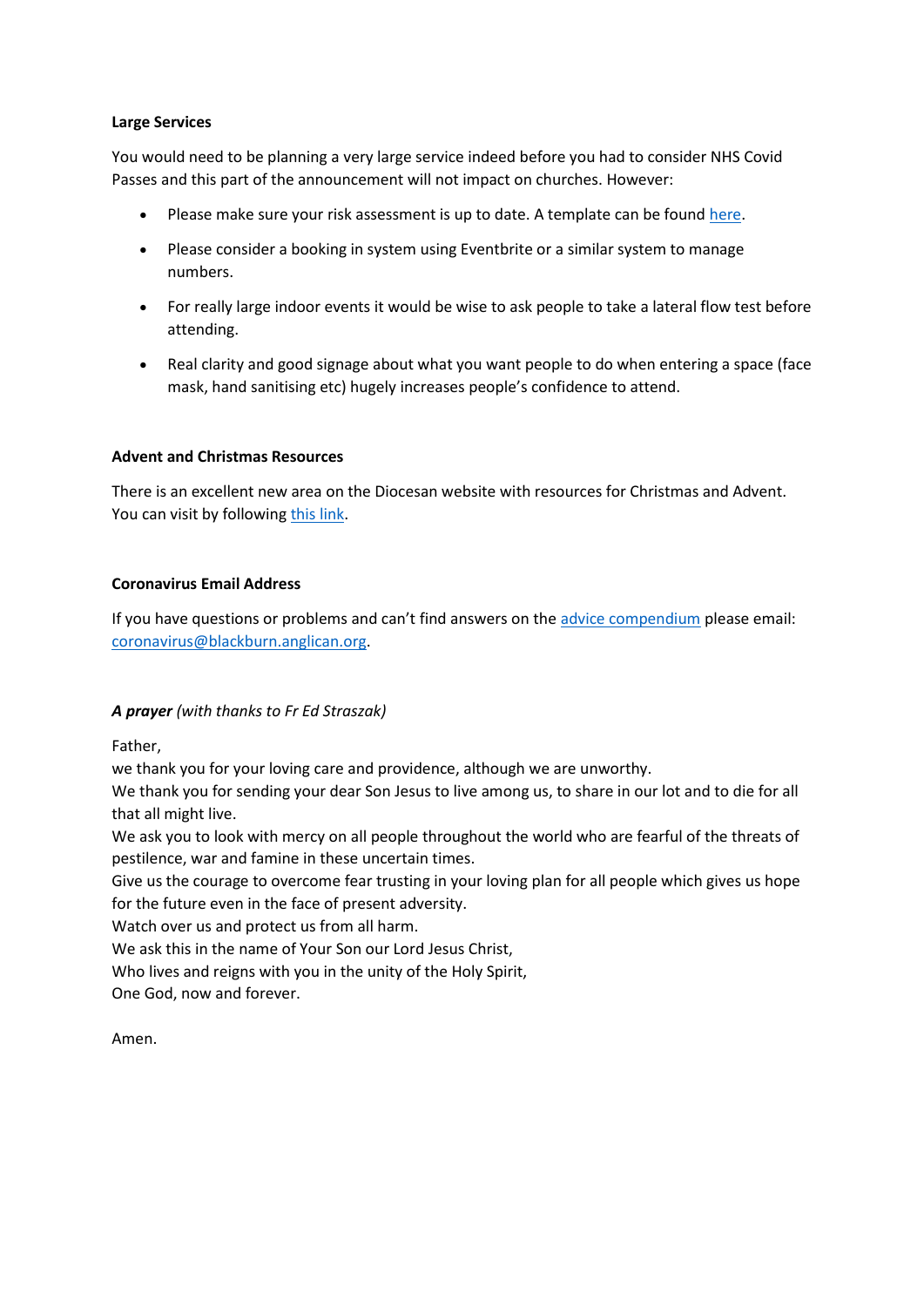#### **A Letter from the Directors of Public Health**

#### **Faith and Community Cohesion – Covid-19 move to Plan B**

As we head into the winter months, I wanted to write to our faith communities to outline the latest Covid-19 updates, and how it is more important than ever that we continue to work together to manage the ongoing health risks posed by Covid-19 and the new Omicron variant, and to minimise the impact upon the NHS this winter.

As you will be aware, the Prime Minister announced on Wednesday 8 December, that England will move to Plan B following the rapid spread of the Omicron variant in the UK.

Urgent work has been ongoing to understand the impact of the new variant with regards to vaccines, treatments and transmissibility. Plan B was set out in September and will help to slow the spread of the variant and reduce the chances of the NHS coming under unsustainable pressure, while buying time to deliver more boosters.

Vaccines remain our best line of defence and it is now more vital than ever that those who are unvaccinated come forward, and those eligible for their boosters book when invited.

The new Plan B measures that have been put in place in response to the risks of the Omicron variant are:

- From Friday 10 December, face coverings will be required by law in most indoor settings.
- From Monday 13 December office workers who can work from home should do so.
- From Wednesday 15 December, certain venues and events will be required by law to check that all visitors aged 18 years or over are fully vaccinated, have proof of a negative test in the last 48 hours, or have an exemption.

New precautionary travel restrictions have also been put in place with new countries being added to the UK's travel red list. Anyone aged 12 and over must show a negative PCR or lateral flow test result before travelling to England from abroad. You must take the test in the 2 days before you travel to England.

You must also take a PCR test within 2 days of arriving and self-isolate until you get a negative test result, even if you're fully vaccinated. Check what you need to do to travel to England from another country.

On the following page you will find an update from our Directors of Public Health in Lancashire regarding steps we can all take to help protect each other.

On behalf of the Lancashire Resilience Forum (LRF), I would once again like to thank you for the outstanding support that faith communities have provided to their own and wider communities in Lancashire throughout the Covid-19 pandemic. The support has made a real contribution to protecting peoples' health, our NHS and saving lives.

As always, working together we can make a difference.

#### **Adrian Phillips**

**Chair of the Lancashire Resilience Forum Faith and Community Cohesion Group and Chief Executive of Preston City Council**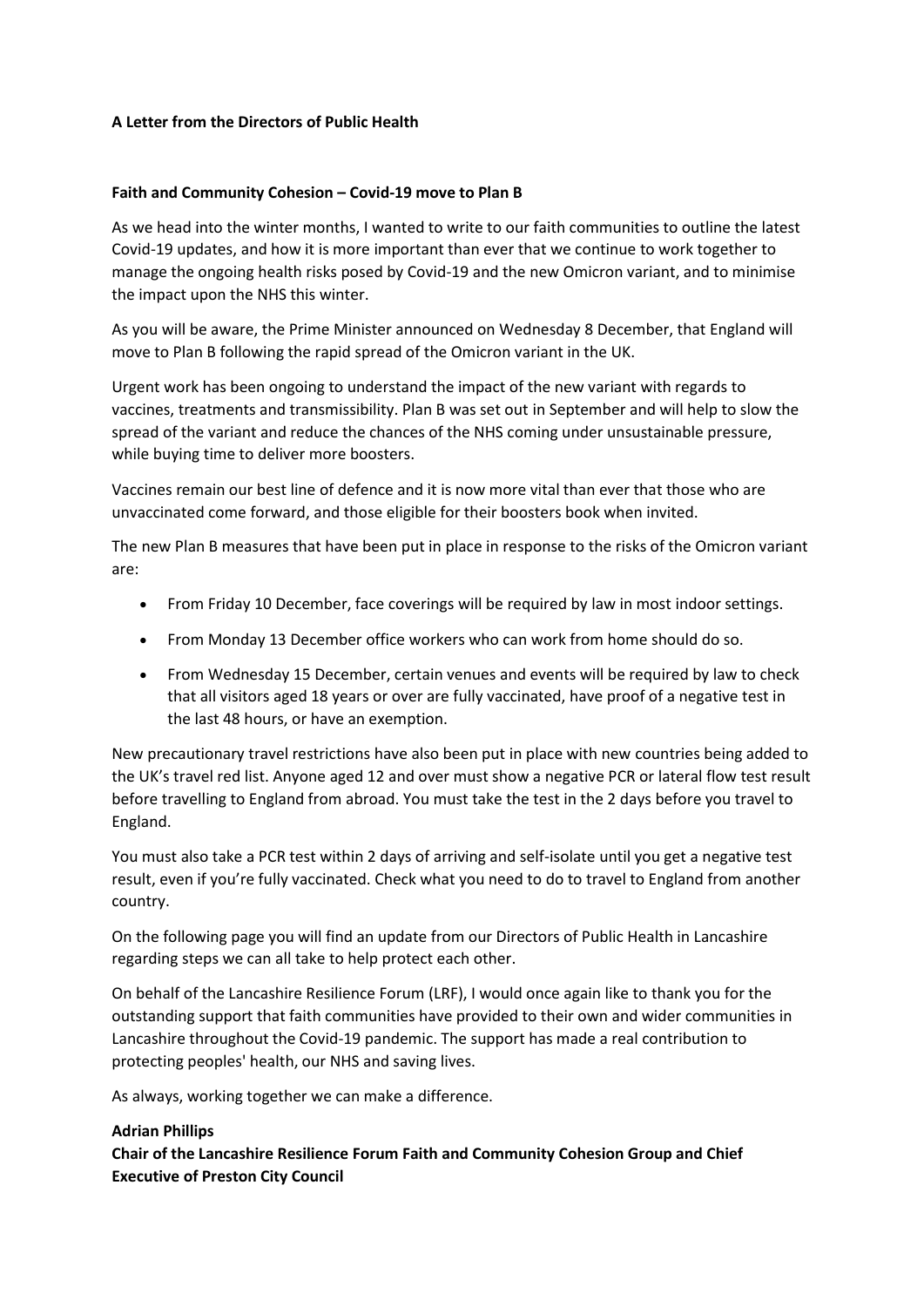## **Advice from Lancashire's Public Health leads'**

Covid-19 remains a serious health risk and to control the spread of the new Omicron variant, the government has announced that England will move to Plan B in response to the risks of the Omicron variant.

- Wear a face covering in most indoor public places and on public transport
- Get tested and self-isolate if required
- Work from home, if you can
- If you haven't already, get vaccinated
- Let fresh air in if you meet indoors. Meeting outdoors is safer

All of us can play our part by understanding the situations where risks of Covid-19 infection and transmission are likely to be higher and taking action to reduce these risks.

There is some further guidance below on how you can stay safe and help prevent the spread.

## **Support vaccinations programmes**

All adults in England have now been offered at least 2 doses of a Covid-19 vaccine. The vaccines are safe and effective. Getting fully vaccinated is the best way of protecting you and others against Covid-19.

Vaccines continue to remain our best line of defence, the Covid vaccination offer is 'Evergreen', it is never too late to take up the offer if people have not previously felt able.

The third, 'Booster jab' can be pre-booked and taken 3 months after the second injection (for those groups who are eligible) and is really important for maintaining ongoing protection.

# **Testing**

Around 1 in 3 people with Covid-19 do not have any symptoms. This means they could be spreading the virus without knowing it. Testing regularly increases the chances of detecting Covid-19 when you are infectious but are not displaying symptoms, helping to make sure you do not spread Covid-19 by staying at home and self-isolating immediately.

Please continue to support regular use of Lateral Flow Tests (LFT) and places of worship, please consider becoming a distribution point for free LFT kits.

#### **Ventilation**

Ventilation is of great importance and in cold weather it may be tempting to avoid or minimise ventilation. We acknowledge that adequate ventilation may cause some draughts and perhaps we should advise worshippers/visitors of the need to wear warmer clothing (dependent upon the prevailing weather conditions).

• It is important to identify and deal with areas that are not well ventilated. The more people occupying an area that is poorly ventilated, and the longer they remain in it, the greater the risk of spread of Covid-19.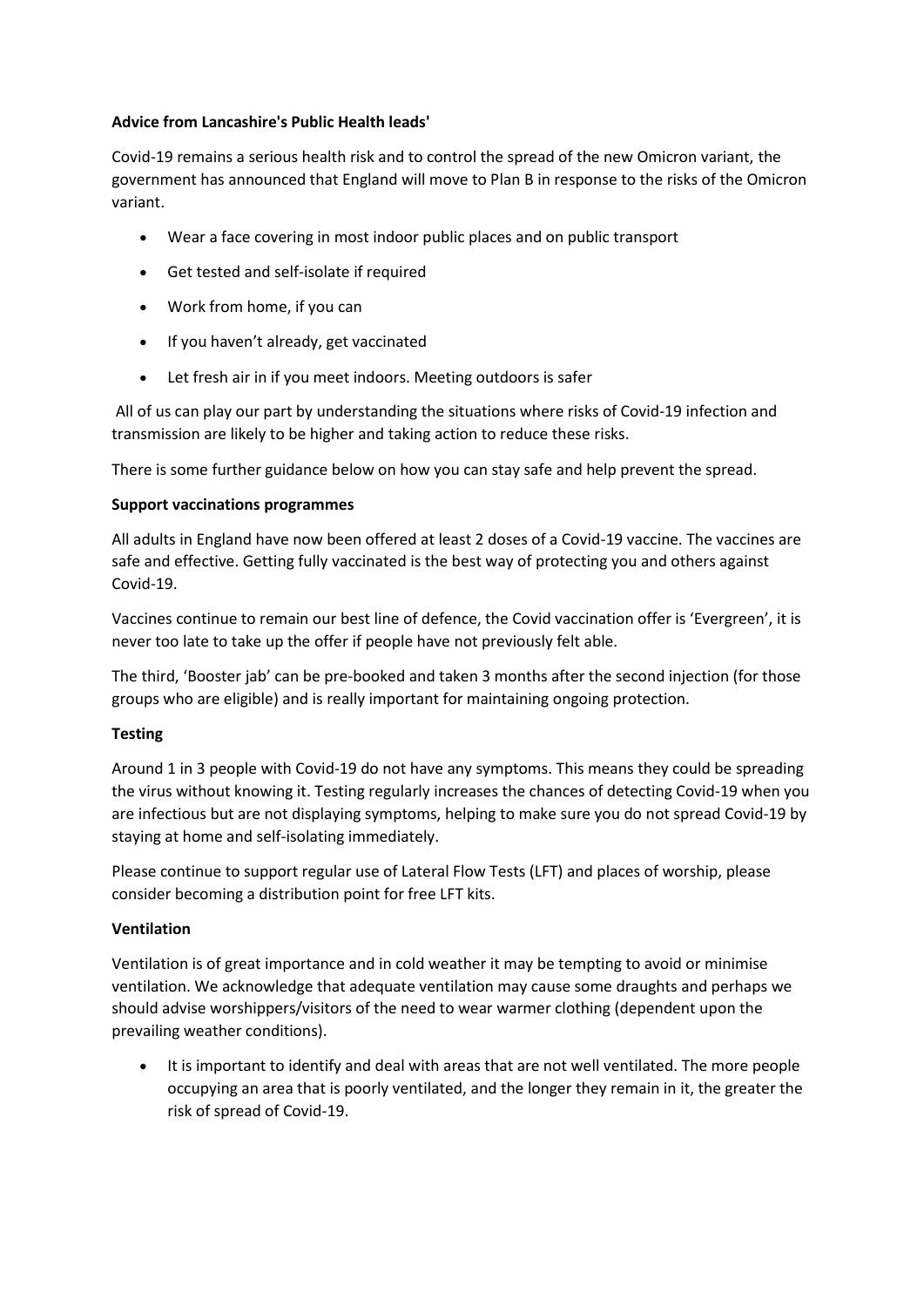- Control measures such as avoiding certain activities or gatherings, restricting, or reducing the duration of activities, providing ventilation breaks during or between room usage should be considered alongside ventilation for reducing the risk of airborne transmission.
- Any actions to improve ventilation should not compromise other aspects of safety and security (for example, avoid propping open fire doors), and should consider other consequences such as health and wellbeing impacts from thermal discomfort.
- Opening windows and doors is the simplest way of improving ventilation for most people.
- If windows have openings at both the top and the bottom (such as sash windows), using just the top opening will help incoming fresh air warm up as it mixes with room air, reducing cold draughts. In warmer weather, use both the top and bottom openings as this will help provide even more airflow.
- Opening windows and doors at opposite sides of your room or home will also provide a good flow of fresh air (this is known as cross ventilation).
- Make sure trickle vents (small vents usually on the top of a window) or grilles are open and not blocked. Air which flows in from these vents will mix with warm room air as it enters, which helps keep the room a comfortable temperature.
- If possible, maintain openings throughout the day to allow a constant flow of fresh air into the building. The weather can affect the amount of air that flows through openings and so these should be adjusted to balance warmth with the amount of ventilation, where possible.

Detailed ventilation guidance for workplaces and public buildings during the pandemic is provided by the Chartered Institution of Building Services Engineers (CIBSE).

Find more information about ventilation of indoor spaces to stop the spread of coronavirus.

# **Masks/face coverings**

From 10 December, face coverings will be required by law in most indoor public places and on public transport, including places of worship. See a full list of places where you must wear a face covering.

# **Limit close contact with other people**

Formal 2 metre social distancing guidance is no longer in place but making space for people and distancing will assist to reduce transmission. Maintain as much space as possible between groups who do not live together.

You may also choose to limit the close contact you have with people you do not usually live with. You may also choose to take a lateral flow test before being in close contact and also encourage those people you are meeting with to do so, which will help to manage periods of risk. This includes close contact in a higher risk environment, or when spending prolonged periods of time with a vulnerable individual.

# **Hand hygiene including the use of hand gel**

Maintaining hand hygiene is always an important means of minimising the spread of infection. This is especially important prior to eating. Please continue to provide suitable hand gel and encourage its usage.